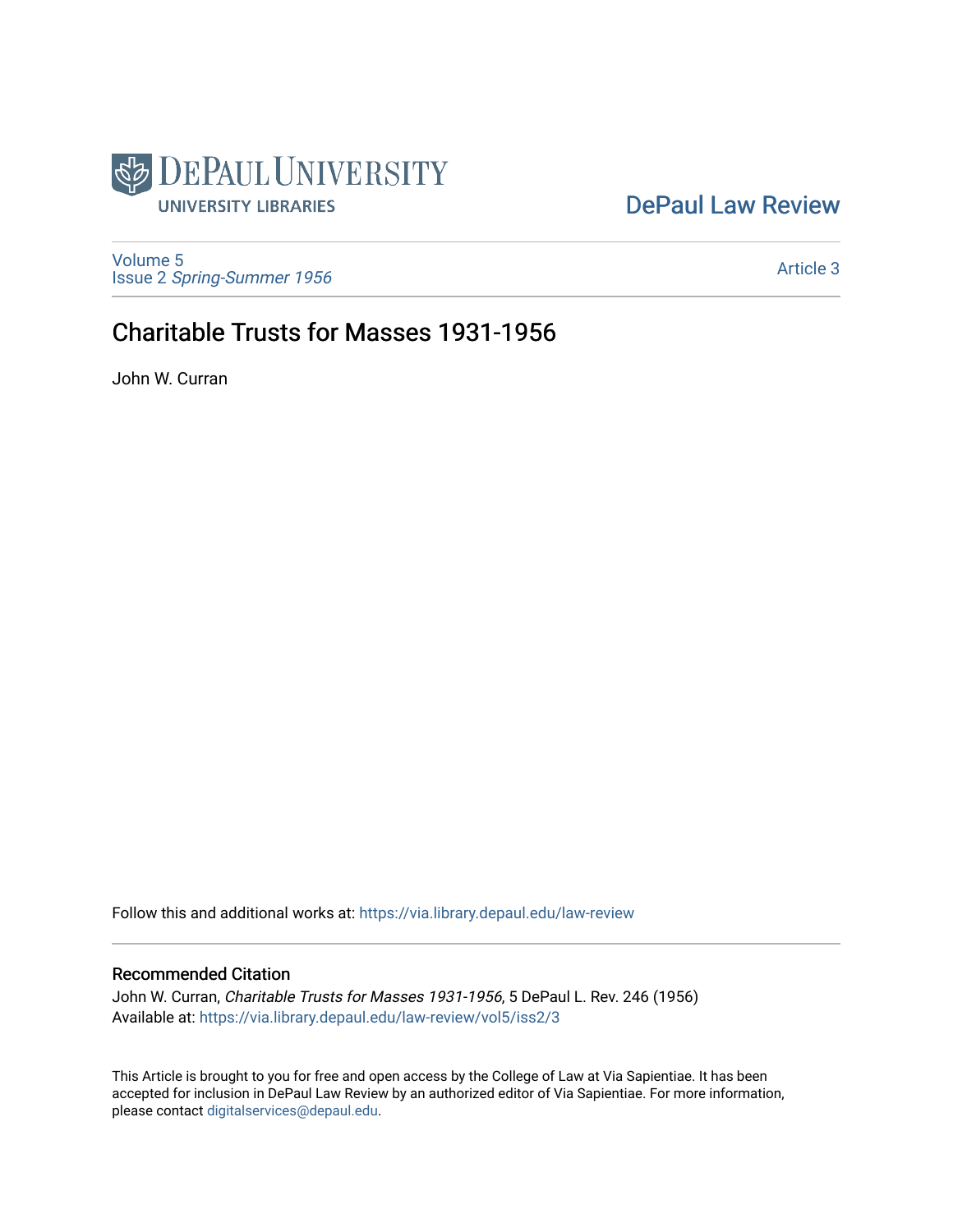#### **JOHN** W. CURRAN

NE OF the major puzzles in legal history is found in cases involving bequests for Masses of the Catholic Church.' The point at issue is whether a bequest of money for the celebration of Masses generates a charitable trust for the advancement of religion.

In a previous article2 in the *Notre Dame Lawyer* in **1931, I** made a survey of the law relating to trusts for Masses. This article proposes to bring the topic up to date by examining the cases that have arisen since that time.

**A** New York case" decided in **1931** that legacies for Masses are gen-

1 **O'Brien,** Bequests for Masses rarely create charitable trusts, **3** Jurist 416 (1943).

Zollman, American Law of Charities, **pp. 180-81,** (1924). "Hence gifts for Masses are valid charities in America."

**IA** Bogert, Trusts, § 164, **p. 103, (1951).** "Trusts for the purpose of having Masses said for the soul of the settlor or the souls of others fall on the dividing line between private and charitable trusts."

**3** Scott, Trusts, Par. 371.5, **p.** 1994, **(1939). "By** the great weight of authority in the United States it is now held that a trust for Masses is a charitable trust. These cases seem clearly sound."

2 Restatement of Trusts, § 371, Comment g **(1935).** "On the other hand a legacy to the priest who is to say the Masses may be a beneficial gift to the priest in consideration of his services in saying the Masses."

Bogert, Handbook of the Law of Trusts, p. 261, 3rd Ed. (1952). "In Ireland they were regarded as valid as honorary trusts though not legally enforceable. But even in Ireland it was held the trust for Masses was void, if it to lives in being and twenty-one years, inasmuch as **it** was not a charity."

Bouscaren and Ellis, Canon Law, **pp. 813-821, (1953).**

**2A** Bogert, Trusts, **§** 376, **p.** 144, **(1953).** "Arguments that trusts for Masses are invalid as charities because they have no definite cestuis, or no living cestuis are founded on a lack of understanding of the nature of the Mass and the theory of charitable trusts."

Lewin, Trusts, p. **99,** 15th Ed. (1950). "[A]nd it has now been held that such gifts are valid charitable gifts for the advancement of religion." (The law in England has been slower crystallizing than it has in the United States).

*2* 7 Notre Dame Lawyer 427 (1931).

**3** In re Cunningham's Estate, 140 Misc. **91,** 249 N.Y.S. 439 (Surr. Ct., **1931).**

MR. CURRAN *is a Professor of Law at De Paul University; Associate Editor of The Journal of Criminal Law, Criminology and Police Science; Member Trust Comnittee and Chairman of Subcommittee on Charitable Trusts of the Chicago Bar Association; Member of Federal Mediation and Conciliation Service and American Arbitration Association.*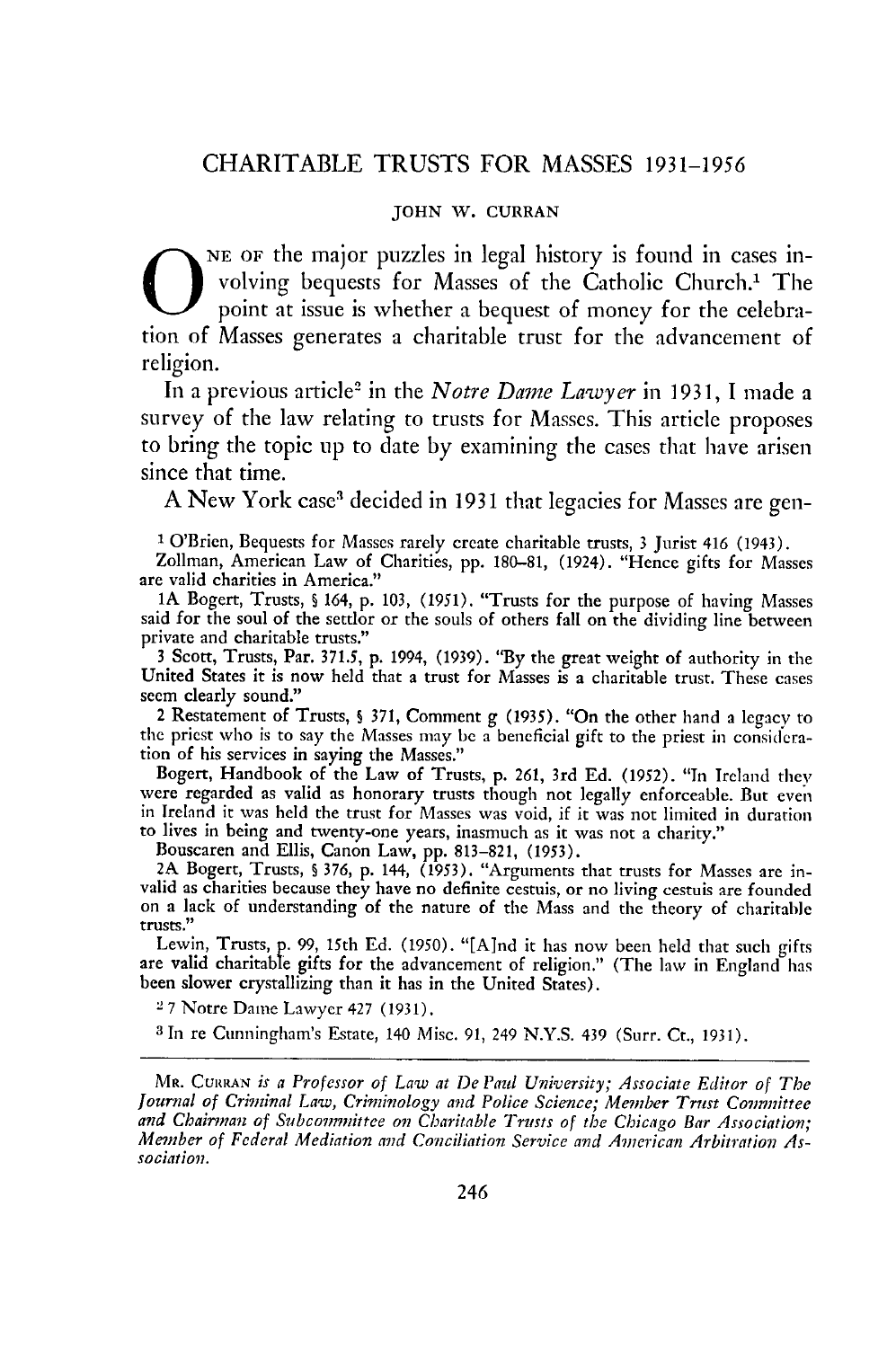eral legacies for religious charitable purposes. The case also properly held that legacies for Masses are not entitled to preference as a "funeral expense." The only exception to the latter rule is the funeral Mass.

In a 1932 California case,<sup>4</sup> a bequest of nearly \$5,000 was made to a Pastor for Masses with no direction as to the place or places where the Masses should be celebrated. It should be particularly noted that California law (Civil Code **1313 ...** now Probate Code, Sec. 41) provided that a will must be executed more than thirty (30) days before testator's death where a gift to a religious charitable use is involved. In this case the will was executed less than thirty (30) days before the death of the testator. The plaintiff contended the facts brought the case within the statutory rule as a charitable trust for Masses was involved. The plaintiff also claimed the obligation of the Pastor did "go to the use and disposition of the money" and therefore was a charitable use or trust. The defendants claimed a direct gift to the Pastor was involved and the statutory thirty days restriction as to gifts to charitable uses did not apply. The court ruled it was a direct gift to the Pastor. Since a bequest for saying Masses is considered a charitable religious trust according to the weight of authority, this decision would be classified as extraordinary in Zollman, On Charities.

A 1932 Canadian case<sup>5</sup> of significance in Ontario repudiated a 1916 case' in the same province. The will provided that trustees pay income yearly in perpetuity to whoever may be the Rector of St. Patrick's Cathedral in Hamilton for Masses. The court said, "It follows that as the bequest here is not for a superstitious use and is a charitable bequest, the rule against perpetuities does not apply. . . **."** This case places the Province of Ontario in line with the overwhelming weight of authority. The lower court in this case had declared the bequest for Masses void.

In a New York case<sup>7</sup> in 1933 the testatrix left a specific sum of money to a priest for Masses. The question arose as to whether a personal gift to the priest or a religious charitable trust was involved. The court said: "Her purpose was not to make a personal gift to any per-

**<sup>4</sup> In re** Ward's Estate, **125** Cal. **App. 717,** 14 **P. 2d 91 (1932).**

<sup>5</sup> Re Hallisy, 4 D.L.R. **516, O.R. 486 (1932).** Noted in **10** Can. Bar Review **<sup>552</sup> (1932).**

**<sup>6</sup> Re** Zeagman, **37 0.** L. R. *536* **(1916).**

**7** In re McArdle's Will, **147** Misc. **876,** 264 **N.Y.S.** 764 (Surr. Ct., **1933).**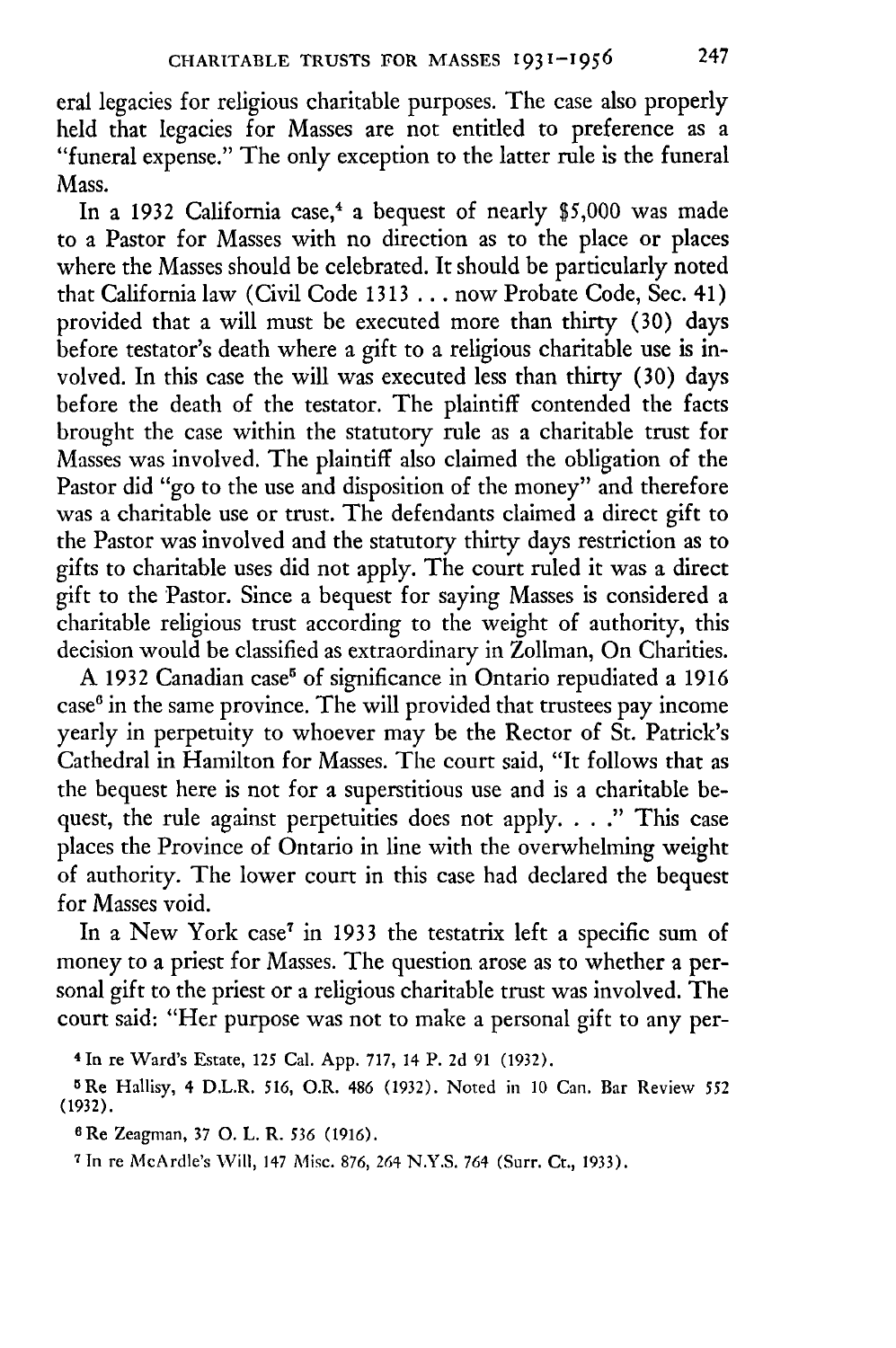son." It was a religious charitable gift in trust for Masses. This seems a sound decision.

A will contest in a 1933 Missouri case' arose out of facts in which the testator devised and bequeathed the remainder of his property to Conception Abbey for pious use for himself and his family. It is to be noted that the court stated: "It is admitted that the words 'for pious use' appearing in the will, mean for the purpose of having said or held, Masses of the Catholic Church." It further stated: "Such bequests are universally held, so far as we have been able to find, to be, not individual bequests, but charitable trusts." The opinion pointed out the very significant fact that the celebration of a Mass for a person also inures to the benefit of the public. If the benefit to the public is lacking there is no charitable trust.

Another New York case arose in 1934<sup>9</sup> where the plaintiffs contended the devise of the remainder of an estate to the priests of Mt. Lebanon, Syria, to pay for Masses for the repose of the soul of the testator was indefinite and was also void because the funds involved were to be expended in a foreign country. The court decided that a valid charitable trust for Masses had been created and stated: "Nor does it matter that funds are to be expended in a foreign country."

In the landmark English case'0 of *In Re Caus* income from a fund was to be expended for Masses for twenty-five years and a foundation Mass was to be celebrated forever. Lewin in discussing this case remarked that under the old law (until 1919) trusts for Masses were void as superstitious purposes and added "it has now been held that such gifts are valid charitable gifts for the advancement of religion."<sup>11</sup> This case shows in action an important side-reaction of a religious charitable trust, *viz.,* it does not violate the rule against perpetuities even if it goes on forever. A private trust can only be for a limited time.

Until the *Caus* decision the question of whether a trust for Masses was a charitable trust remained unanswered in England. The *Pemsel* case<sup>12</sup> classified religious trusts as charitable.

**8** In Minturn et al. v. Conception Abbey, 227 Mo. App. 1179. 61 S.W. 2d *352* (1933).

**9** In re Stephen's Estate, 150 Misc. 27, 269 N.Y.S. 614 (Surr. Ct., 1934).

**<sup>10</sup>**In re Caus, Lindeboom v. Camille, I Ch. 162 (1934). This case is commented upon in 8 Aust. L.J. 217 (1934) and **1** U. of Toronto Law J. 186 (1935).

**<sup>11</sup>**Lewin, Trusts, p. 102, 14th **Ed. (1939).**

12 Income Tax Commissioners v. Pemsel, A. C. 531, *580* (1891).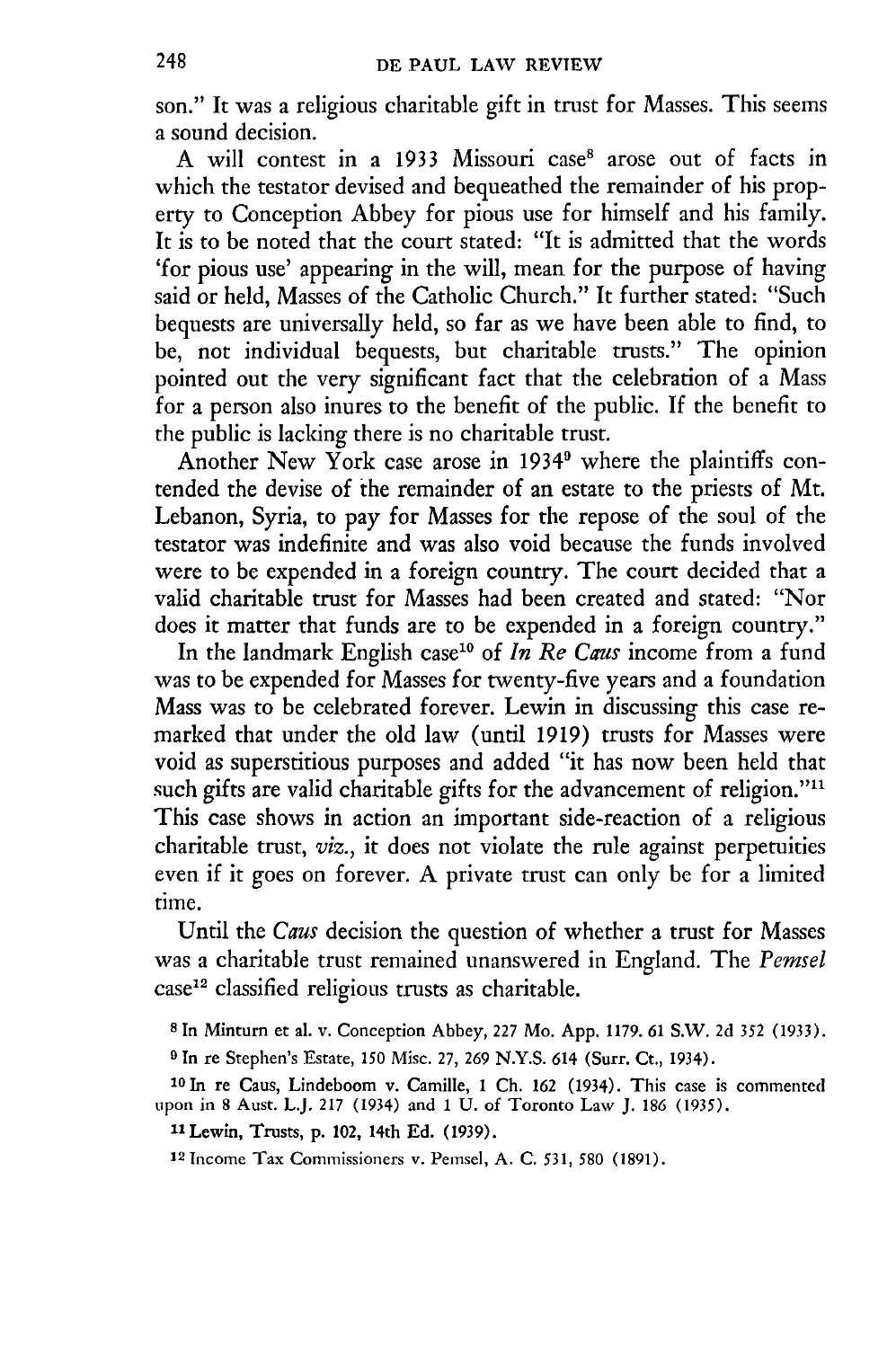In a 1936 New York case,<sup>13</sup> a direction in a will authorized executors to put aside a sum of money for celebration of Masses. The court held a valid charitable trust for religious uses was involved. The following year another New York case<sup>14</sup> reiterated the rule that a charitable trust for Masses is valid.\*

Australia in **193815** recognized as valid precatory charitable trusts for Masses. The hearing in this matter involved two cases, one in which it was held that the doctrine of marshalling would be applied (the earlier rule was contra on account of the Mortmain Act). In the other case the testator did not state the manner in which the gift for Masses should be expended. The court filled in the administrative detail by recognizing the doctrine of  $cy$ -près-meaning the court allows the gap to be filled as near as possible to the intention expressed. As a general rule a court of chancery leans over backwards to uphold a charity.

A 1939 New Jersey case,16 by way of dicta, said a trust for Masses is a charitable use, but because of indefiniteness the trust failed. The defective provision read:

"I direct the Masses shall be held every year for my sister and myself and my relatives unable to pay for Masses, Seventy-five dollars per year for each of my sisters and myself, and Twenty-five dollars per year for the others."

Two priests were bequeathed sums of money for Masses for the repose of the soul of the testatrix. The priests died before they received the full amount of their legacies. The Massachusetts  $court<sup>17</sup>$ said: "It is settled in this commonwealth that this purpose comes 'within the religious or pious uses which are upheld as public charities....'" The court also pointed out that in a trust for Masses, "the legatees (priests) named are intended to take not for their own use but for the purposes directed . . . that the omission of the words in trust is immaterial . . . and that the legatees-trustees named having deceased before satisfaction of the legacies, the courts will supply a trustee to carry into effect the controlling purpose of the testatrix." This is another sound decision.

**<sup>13</sup>**In re Semenza's Will, **159** Misc. 487, 288 N.Y.S. **556** (Surr. Ct., 1936).

<sup>14</sup> In re Korzeniewska's Estate, 163 Misc. 323, 297 N.Y.S. 997 (Surr. Ct., 1937).

**<sup>15</sup>**In re Byrne (1938) Q.S.R. 346. Noted in 12 Aust. L. **J.** 299 (1938).

**<sup>16</sup>** Gallagher v. Venturini, 124 **N.J.** Eq. 538, **3** A.2d **157 (1938).**

**<sup>17</sup>** Mahoney v. Nollman, 309 Mass. 522, 35 N.E. 2d 265 (1941).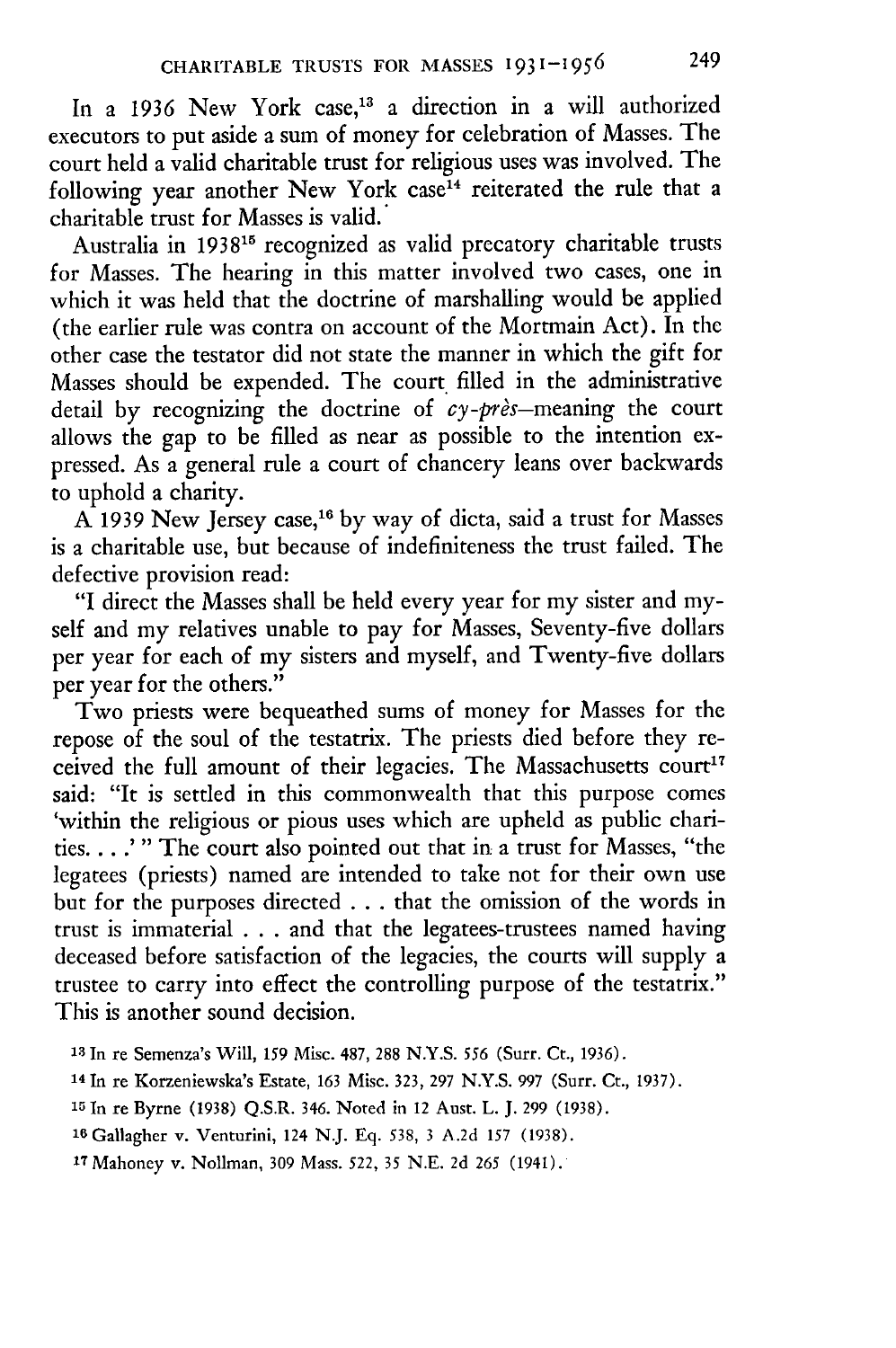The question of whether money to be expended for Masses is a funeral expense arose in a 1942 New York case.<sup>18</sup> The court said: "It is evident therefore that the Masses contemplated by the testatrix were not to be celebrated as an actual integral part of the funeral services and consequently cannot be considered a funeral expense." A sound decision.

A 1942 District of Columbia case'9 involved the construction of the following provision:

**..** All the rest, residue, and remainder of my estate and property ... I give, devise and bequeath, in fee simple and in absolute estate, unto Holy Name Cathedral, State and Superior Streets, Chicago, Illinois, for masses for the repose of my soul.

This was held to be a valid religious charitable trust as a devise to the Catholic Bishop of Chicago, as a corporation sole, and owner of the designated cathedral, as trustee.

The decision is sound as it is in accord with the rule that the details of the administration of a charitable trust will be left to be settled by the trustee under the superintendence of a Court of Chancery. In other words a charitable trust will not fail because its settlor did not specify every detail of its administration. A trust will not fail for the want of a trustee.

One of the bad side reactions of placing a trust for Masses in the category of an outright gift of the legal and equitable titles was evidenced in a 1943 Delaware case.<sup>20</sup> One party contended an outright gift for Masses to the Catholic Bishop of Wilmington was a personal gift to the Bishop.21 If so, the gift to the Bishop under Delaware law was void as the statute restricted gifts to those in ecclesiastical office. The opponents contended a charitable trust for Masses was involved and that the Bishop was a trustee. Therefore it was contended the restrictive statute did not apply as it was not a personal gift to the Bishop but a gift to the Bishop as trustee. The court held the charitable trust theory was the proper theory and the intention of the testator was fulfilled.

In this case the private trust theory, *viz.,* that the case involves a

**<sup>18</sup>**In re De Molina's Estate, **35** N.Y.S. 2d 24 (1942).

**<sup>19</sup>**Sedgwick v. National Savings & Trust Co., 130 F. **2d** 440 (Ct. App. D.C., 1942).

<sup>2</sup> 0 Delaware Trust Co. v. Fitzmaurice, 27 Del. Ch. 101, 31 A. **2d** 383 (1943).

<sup>21</sup> The will provided a sum for Masses should be paid to the Catholic Bishop of Wilmington to be distributed by him in his discretion within one year after testatrix's death among the priests of his diocese.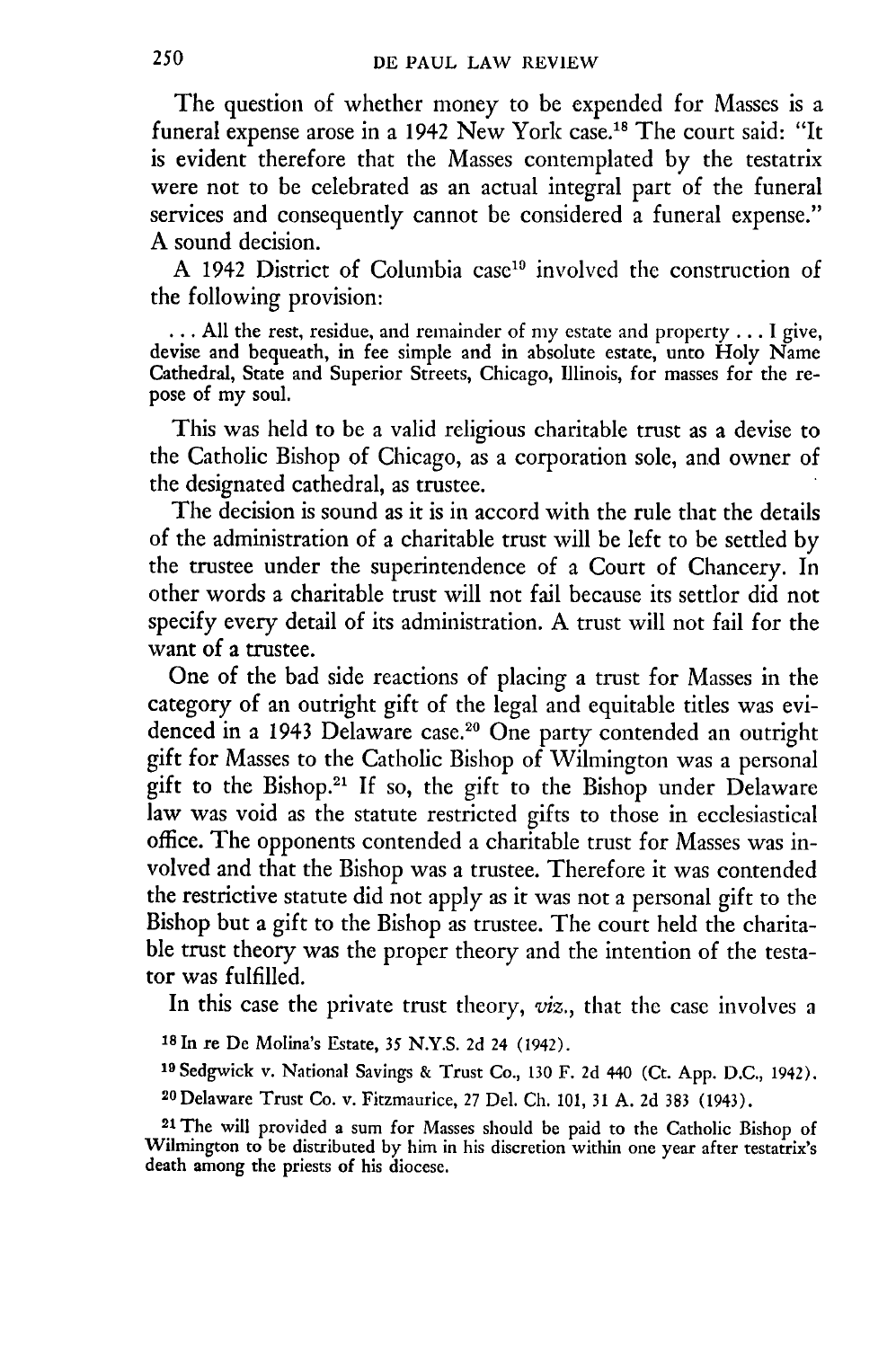private trust for Masses, was improperly suggested and not upheld. It was also pointed out that no formal words need be used to create a charitable trust for Masses. The opinion likewise pointed out that one of the fruits of a Mass is a public benefit even though the Mass is celebrated for the soul of one person.

Reverend Kenneth R. O'Brien and Daniel **E.** O'Brien have written several erudite articles on Masses,<sup>22</sup> one of which was entitled *Cardinal O'Connell's Bequest for Masses.2 <sup>3</sup>*The bequest read: "First-To **the** Society for the Propagation of the Faith, Boston Branch, 49 Franklin St., Boston, the sum of \$2,000 for Masses for the repose of my soul."

Among other questions, the authors asked if the above provision of the will created a trust. Was the trust for a charitable use and therefore a charitable trust? To answer that question one might ask if a contract, a gift on condition, an equitable charge, a power in trust, a bailment, or an agency had been created. The nuances of all of these legal relations are often hardly perceptible to the mind. But a refined analysis would cause one to declare that a charitable trust for the advancement of religion had been created **by** Cardinal O'Connell. **The** \$2,000 was impressed with a trust. The Society for the Propagation of the Faith was under a duty to select priests and tender them stipends for saying the Masses. Tax-wise and otherwise the true solution is a charitable trust.

Bogert states: "In nearly all states trusts for the purpose of having masses said for the soul of the settlor or for the souls of others are valid charitable trusts for religious purposes."<sup>24</sup> Scott's view is: "By the great weight of authority in the United States it is now held that a trust for masses is a charitable trust."<sup>25</sup> The Restatement of Trusts likewise states trusts for Masses are charitable.<sup>26</sup>

An enlightening case<sup>27</sup> arose in New York in 1944. It sounds a warning as to pitfalls to be avoided in drawing up a will containing a provision for the celebration of Masses. The court said the failure of

**<sup>22</sup>3** Jurist 416 (1941); 4 Jurist 284 (1944); 48 Dick. L. Rev. 179 (1944); **17** So. Calif. L. Rev. 144 (1943).

23 25 Boston **U.** Law Rev. 260 (1945).

24 Bogert, Handbook on Trusts, p. 261, 3rd Ed. (1952).

**25 3** Scott on Trusts, Par. 371.5, p. 1994 (1939).

**26 2** Restatement of Trusts, Par. 371G (1935).

**27In** re Hofmeister's Estate, 48 N.Y.S. **2d 351** (1944). Referring to the direction in this will, the Court stated: "The aforesaid direction is void for want of definiteness. No specific money has been directed to **be** set aside and no time limit expressed.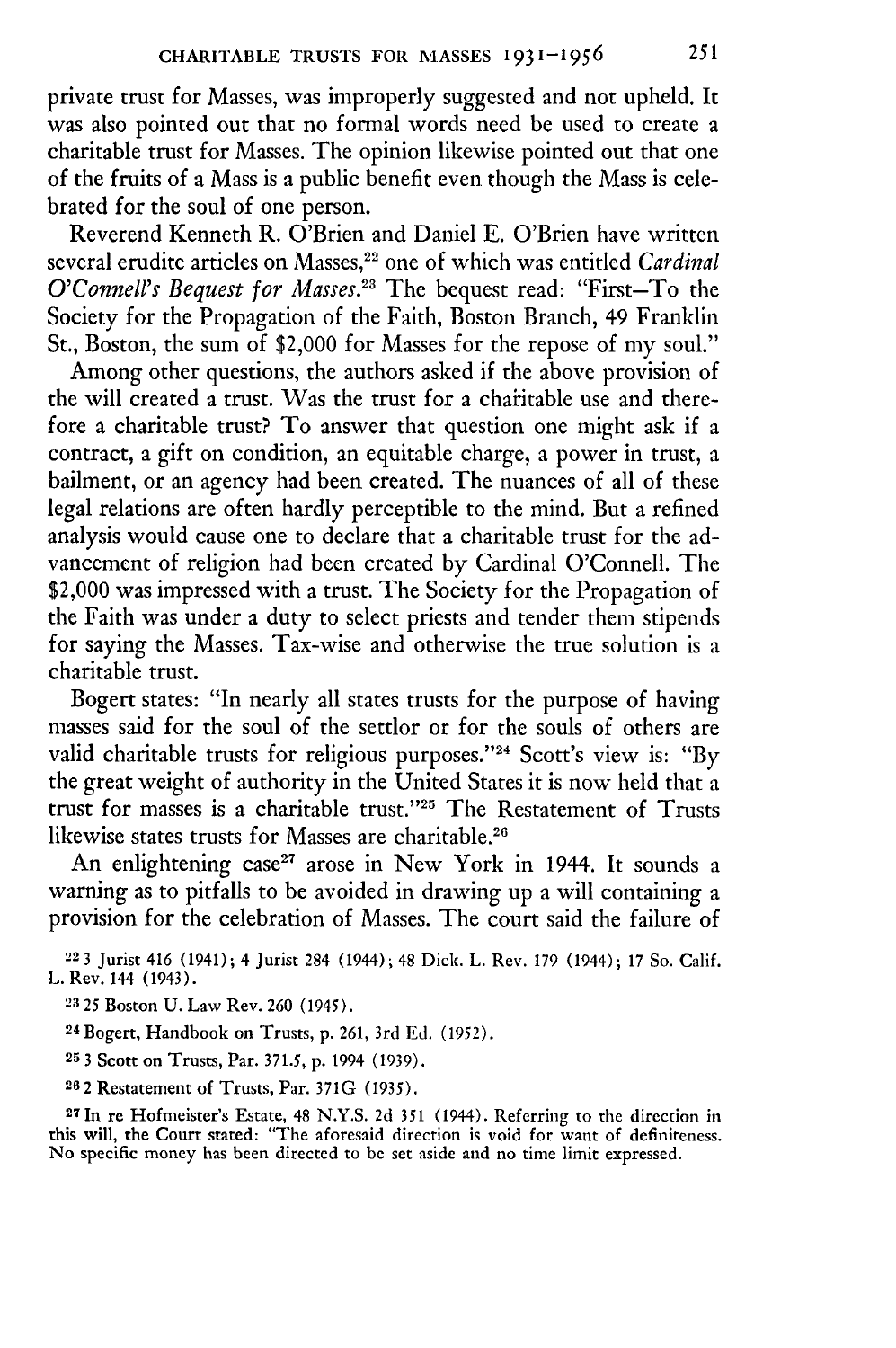the testator to provide specific money for the Mass stipends in addition to express a time limit made the provision in the will void for indefiniteness.

Again in New York in 1949 the legality of a provision in a will relating to the celebration of Masses was determined.<sup>28</sup> The court ruled a charitable use or trust was created.

In Ohio in 1949 a provision in a will was contested on the grounds it was indefinite. It read: "The balance of my estate to go for Masses for the repose of the souls of myself and my beloved wife, Maria Di Fronzo."<sup>29</sup> The court, after holding a gift for the saying of masses is valid in Ohio, added by quoting from another case: "[I]f the founder describes the general nature of a charitable trust, he may leave the details of its administration to be settled by trustees under the superintendence of a court of Chancery." The case can be cited to show neither a priest nor a Church need be named. The case is also important because it states one of the fruits of the Mass is the benefit to the public. The doctrine of *cy-pres* was used as a general charitable religious trust was involved.

As you travel through the cases it is apparent the law is crystallizing. In a 1952 New York case<sup>30</sup> involving a trust for Masses the priest named to receive \$200 for stipend money for Masses died fifteen, years before the testatrix. The Surrogate Court appointed the Pastor who succeeded him in his place to receive the money and celebrate the Masses. It also said bequests for masses are for religious and charitable purposes.

The New York Personal Property Law Sec. 12 was cited in holding a bequest for the saying of masses is for a religious and charitable purpose.<sup>31</sup> In this case the testator provided in his will, "In the event of my death, I wish that all my estate be converted into cash and after all expenses are paid that the remainder be given to the Missions for Masses for the Poor Souls." It appeared there was no organization bearing that name. Evidence was admitted concerning the testators' background and circumstances under which he made the will. As a result the bequest was given to the Society for the Propagation of the Faith under the *cy-pres* doctrine.

**<sup>28</sup>**In re Lawless' Will, 194 Misc. 844, 87 N.Y.S. 2d 386 (Surr. Ct., 1949).

<sup>2</sup> 0 Lanza v. Di Fronzo, Ohio Probate, 92 N.E. 2d 299 (1949). A note on this case in 26 Notre Dame Lawyer 162 (1950) concludes that it will be followed in Ohio in the future.

**<sup>30</sup>**In re Liebeck's Will, 109 N.Y.S. 2d 147 (Surr. Ct., 1951).

**31** In re Dobbin's Will, 206 Misc. 64, 132 N.Y.S. 2d 236 (Surr. Ct., 1953).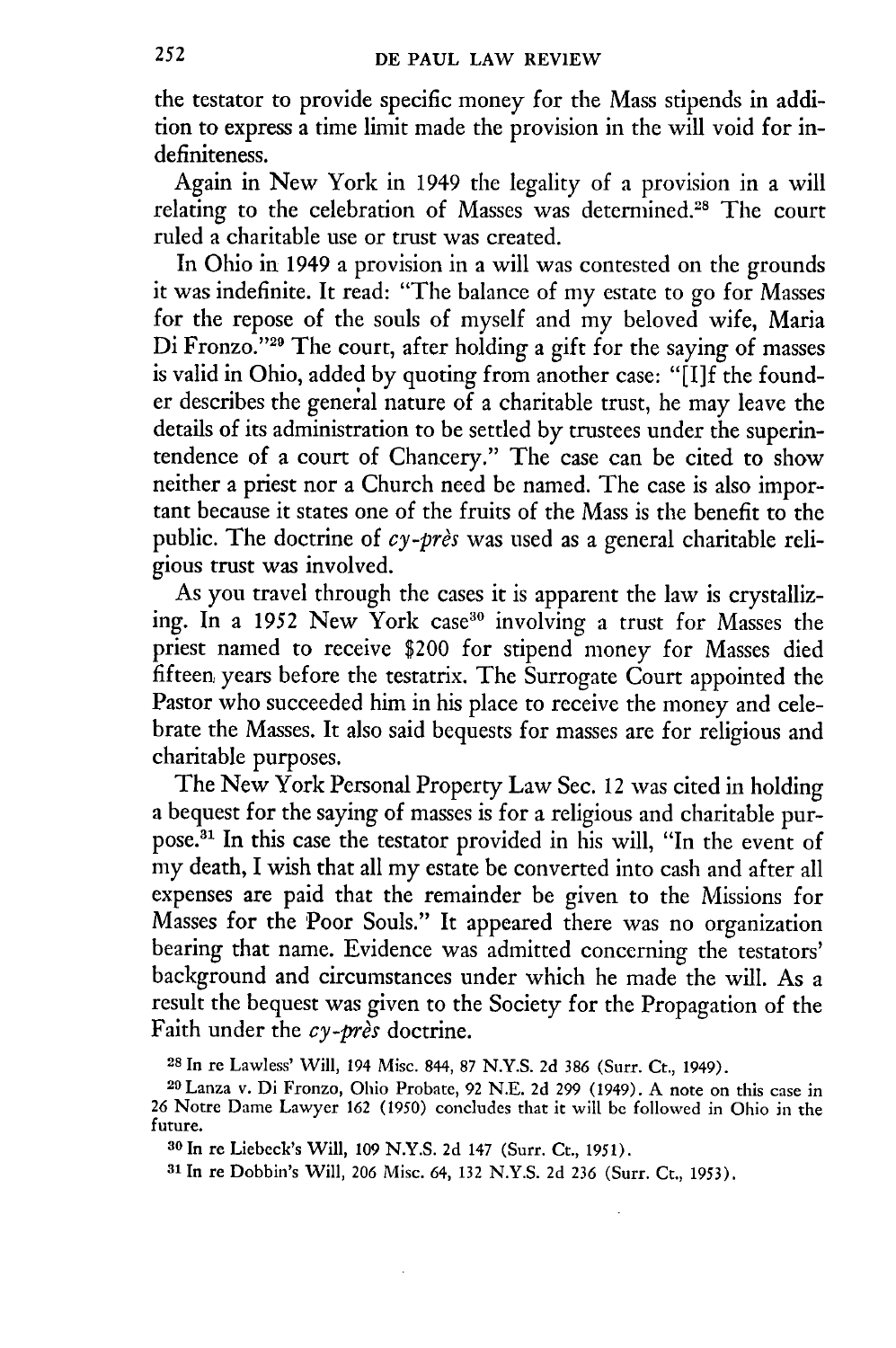Another New York case<sup>32</sup> in 1953 repeated the rule in the state that a gift for Masses to a religious corporation is valid.

### **CONCLUSION**

During the past twenty-five years this survey shows that bequests for Masses are valid charitable trusts for the advancement of religion. In the cases where the alleged trust for Masses failed, it was either because of the indefiniteness in the provision in the will or because the true nature of the Mass was misunderstood.

It should be noted that instead of the usual bequest of money for Masses, a case might involve a devise of land for Masses. Logically, a religious charitable trust is involved in the latter case as in the former. In England, the Mortmain and Charitable Uses Acts of 1888 (51 *& 52* Vict.)<sup>33</sup> and 1891 (54 & 55 Vict.)<sup>34</sup> must be satisfied, otherwise the land will be forfeited. The 1888 Mortmain and Charitable Uses Statute in substance provides that every assurance of land to or for the benefit of any Charitable Uses unless made according to the requirements of this act is void.

In the United States, due to the constitutional guaranty of religious freedom by the First Amendment as fortified by the Fourteenth Amendment, the States in general do not have the English type of Mortmain Statute. But in many of the States there are statutes that restrict the time within which a will involving a charitable gift must be executed (30 days to one year) before death.<sup>35</sup>

Since 1931 the survey shows that cases involving bequests for Masses arose in Australia, California, Canada (Ontario), District of Columbia, Delaware, England, Massachusetts, Missouri, New Jersey, New York, Ohio, Pennsylvania,<sup>36</sup> and Ireland.<sup>37</sup>

The survey further shows that bequests for Masses usually generated charitable trusts for the advancement of religion in accord with the natural moral law.

**82** In re Leitiser's Estate, 125 N.Y.S. 2d 133 (1953).

**33Law** Journal, **1887-1888, p.** *256.*

**34** Law Journal, 1891-1892, **p.** 352.

**<sup>35</sup>**Newman on Trusts, 2nd Ed., 1955, **pp.** 171-72; 2 Bogert on Trusts, § 326, 1953; Bogert, Handbook on Trusts, (1952) 3rd Ed., p. 289-91; 3 Scott on Trusts, § 362.4 **(1939);** Restatement on Trusts, § 362, (1935); Restrictions upon the Creation of Charitable Trusts, 29 Can. Bar Rev. **621** (1951); Mortmain in Canada and the United States.

**<sup>36</sup>**Duffy Estate, 2 D. & **C.** 2d 250 (Penn., 1955).

**.7** Kelly Estate, 1932 I.R. **255** (1932).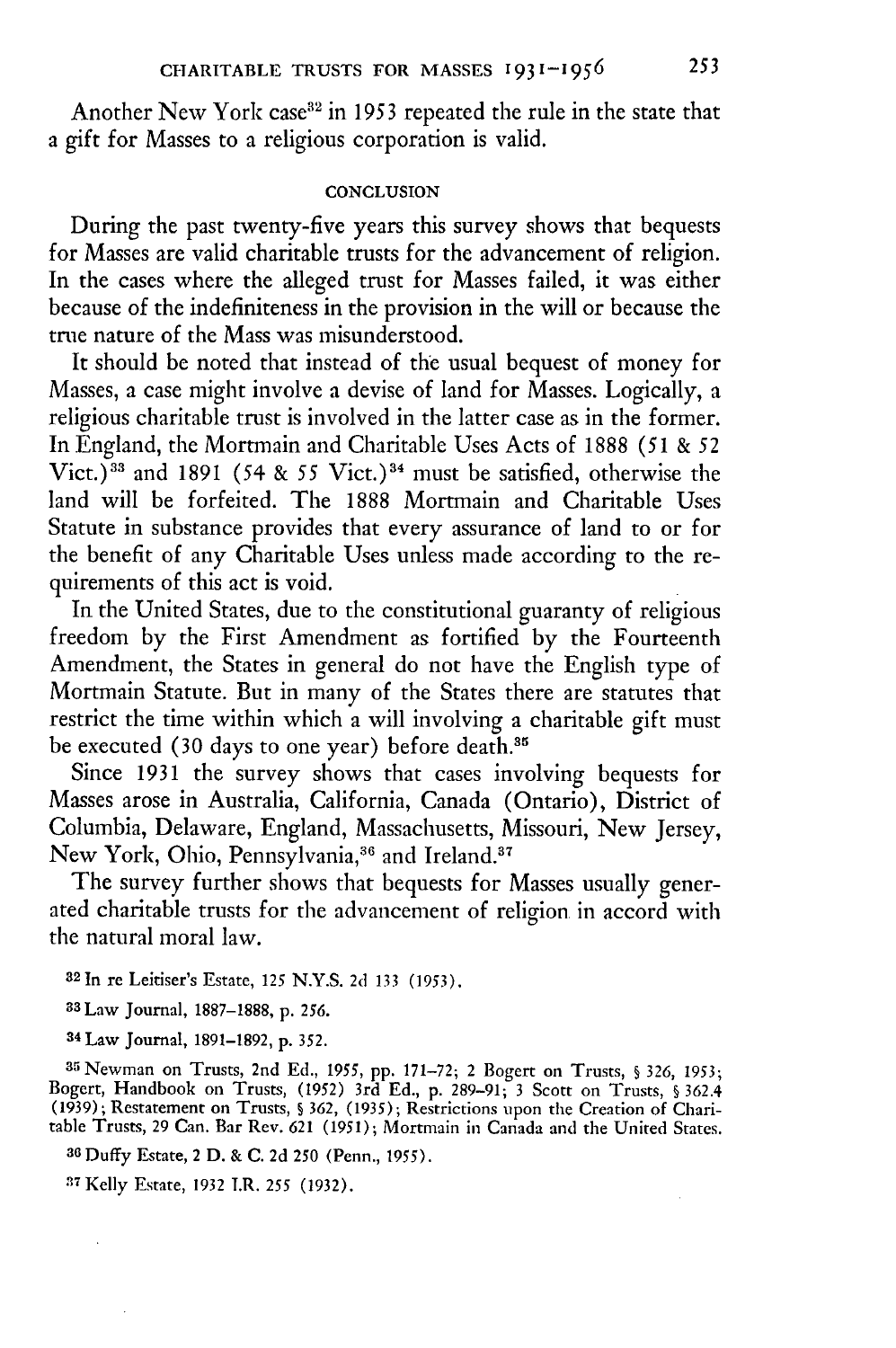The point at issue mentioned in the opening paragraph of this article relating to charitable trusts for Masses has about crystallized wherever the common law prevails. The law has in its historical development turned full circle and is again at its original starting point. The judges have practically made the issue *functus officio.* Contests involving the legality of charitable trusts for Masses will continue as a matter of course, but according to the overwhelming weight of authority without avail.